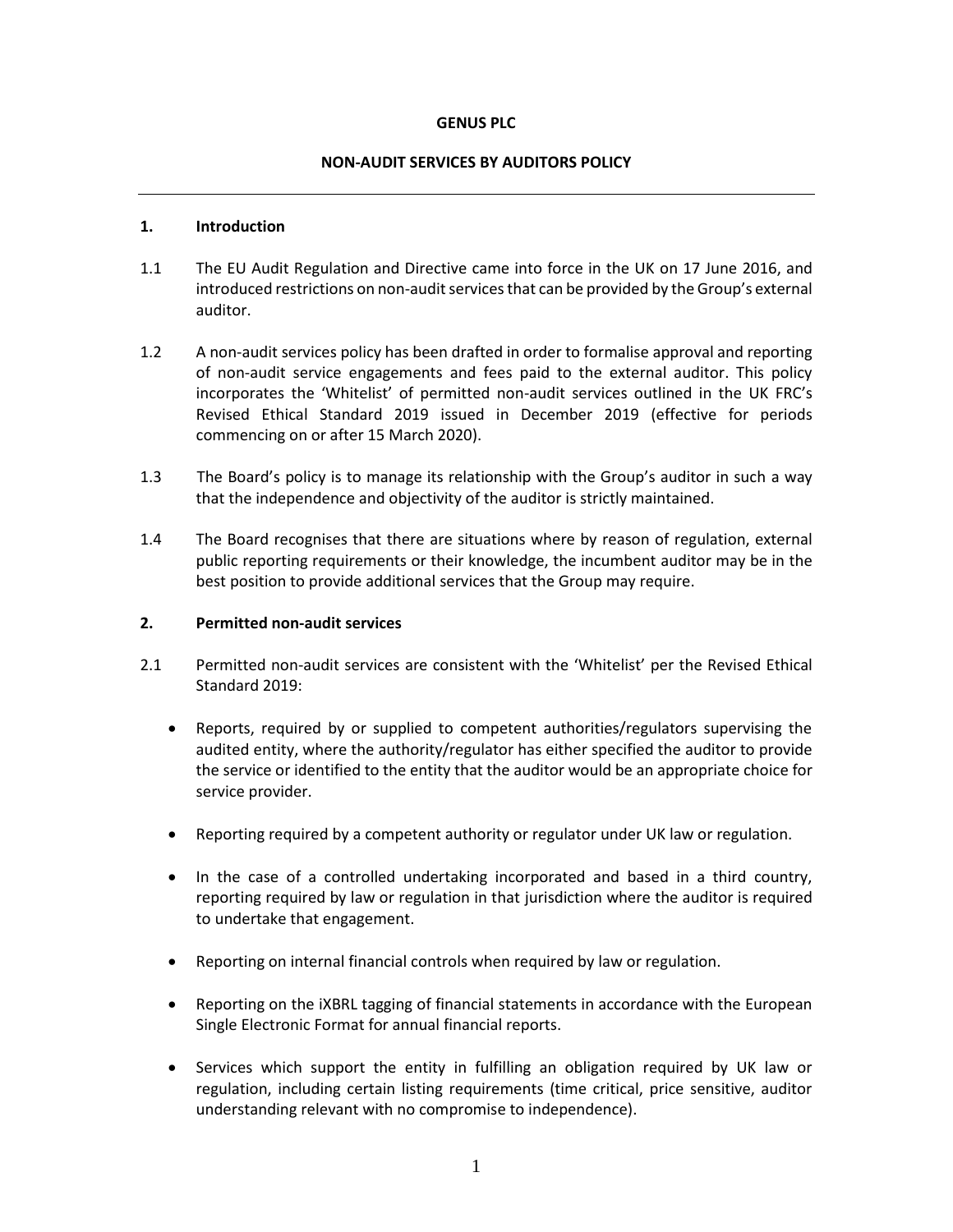- Reviews of interim financial information; and providing verification of interim profits not otherwise required by law or regulation.
- Where not otherwise required by law or regulation, non-audit and additional services, as defined in the Revised Ethical Standard provided as auditor of the entity, or as reporting accountant, in relation to information of the audited entity for which it is probable that an objective, reasonable and informed third party would conclude that the understanding of the entity obtained by the auditor is relevant to the service, and where the nature of the service would not compromise independence.
- Extended audit or assurance work that is authorised by those charged with governance performed on financial or performance information and/or financial or operational controls, in the audited entity or a third-party service provider, where this work is closely linked with the audit work.
- Reporting on government grants.
- Reporting on covenant or loan agreements which require independent verification and other reporting to third parties with whom the audited entity has a business relationship (in accordance with Appendix C of the Ethical Standard).
- Services which have been the subject of an application to the Competent Authority.
- General subscriptions providing factual updates of changes to applicable law, regulation or accounting and auditing standards.

## **3. Aggregate monetary limit**

- 3.1 The aggregate monetary limit for non-audit services shall not exceed:
	- **Individual country requirement:** the total fees for such services provided by the country audit firm shall be limited to no more than 70% of the average of the fees paid to the country audit firm in the last three consecutive financial years of the audited entity; and
	- **Group requirement:** the total fees for such services provided to the Group including its controlled undertakings shall be limited to no more than 70% of the average of the fees paid in the last three consecutive financial years of the Group including its controlled undertakings.

## **4. Approval of non-audit services**

4.1 All non-audit services need the pre-approval of the Group Finance Director, where the individual or aggregate annual fee does not exceed £200,000.